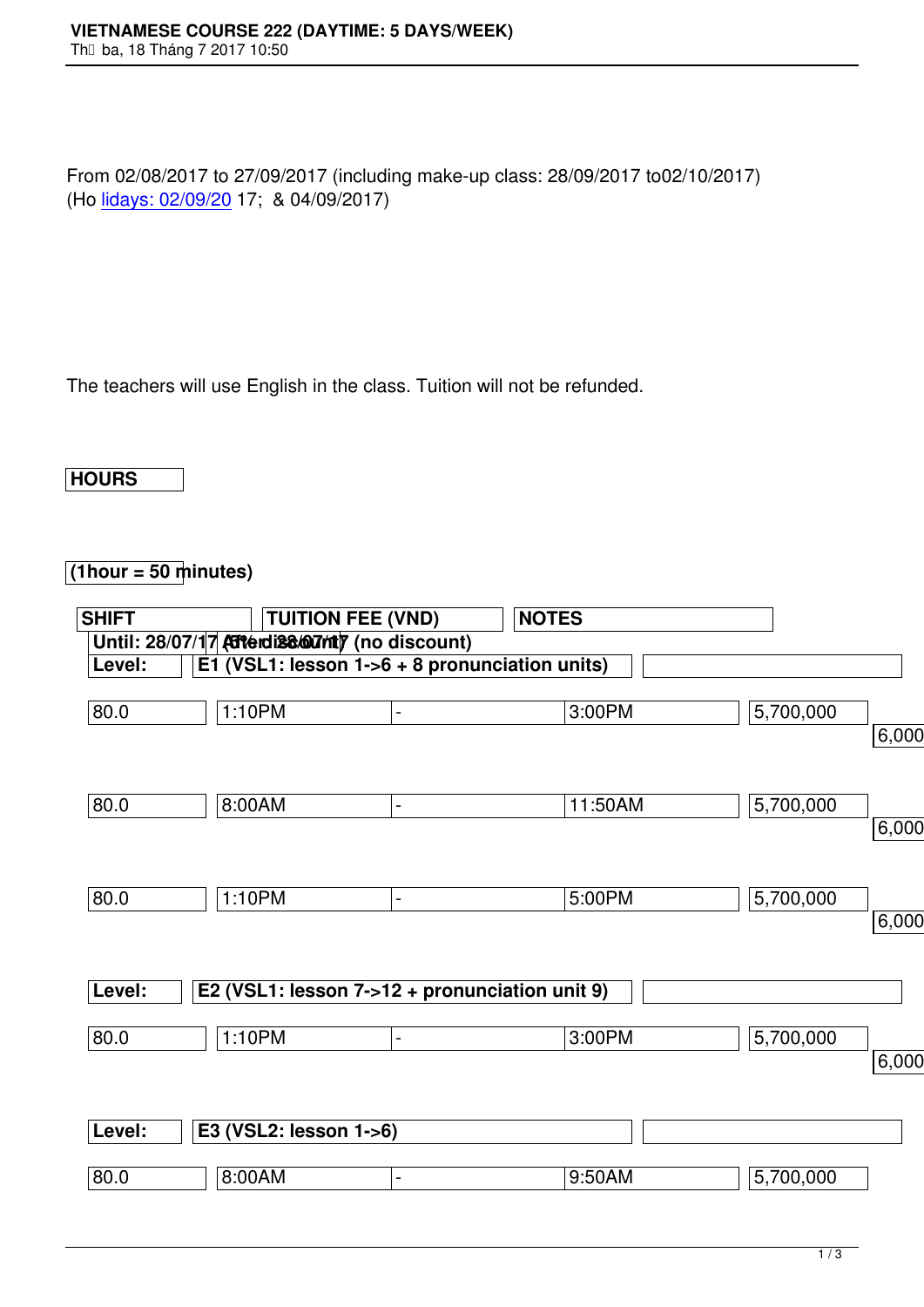$6,000$ 

| 80.0   | 1:10PM                                | $\blacksquare$               | 3:00PM  | 5,700,000 |                |
|--------|---------------------------------------|------------------------------|---------|-----------|----------------|
|        |                                       |                              |         |           | 6,000          |
|        |                                       |                              |         |           |                |
| Level: | I2 (VSL3: lesson 6->10)               |                              |         |           |                |
|        |                                       |                              |         |           |                |
| 80.0   | 8:00AM                                | $\qquad \qquad \blacksquare$ | 9:50AM  | 6,460,000 |                |
|        |                                       |                              |         |           | 6,800          |
|        |                                       |                              |         |           |                |
| Level: | I3 (VSL4: lesson 1->5)                |                              |         |           |                |
|        |                                       |                              |         |           |                |
| 80.0   | 10:00AM                               | $\blacksquare$               | 11:50AM | 6,460,000 |                |
|        |                                       |                              |         |           | 6,800          |
|        |                                       |                              |         |           |                |
| 80.0   | 8:00AM                                | $\qquad \qquad \blacksquare$ | 11:50AM | 6,460,000 |                |
|        |                                       |                              |         |           | 6,800          |
|        |                                       |                              |         |           |                |
| Level: | 14 (VSL4: lesson 6->10)               |                              |         |           |                |
|        |                                       |                              |         |           |                |
| 80.0   | 1:10PM                                | $\qquad \qquad \blacksquare$ | 5:00PM  | 6,460,000 |                |
|        |                                       |                              |         |           | 6,800          |
|        |                                       |                              |         |           |                |
| Level: | <b>Improve skills: Advanced Level</b> |                              |         |           |                |
|        |                                       |                              |         |           |                |
| 80.0   | 10:00AM                               | $\qquad \qquad \blacksquare$ | 11:50AM | 6,840,000 |                |
|        |                                       |                              |         |           | $\sqrt{7,200}$ |
|        |                                       |                              |         |           |                |
| 80.0   | 8:00AM                                | $\qquad \qquad \blacksquare$ | 11:50AM | 6,840,000 |                |
|        |                                       |                              |         |           | 7,200          |
|        |                                       |                              |         |           |                |
|        |                                       |                              |         |           |                |
|        |                                       |                              |         |           |                |
|        |                                       |                              |         |           |                |

\*Note: The next course number:225 (from 04/10/2017 to 29/11/2017).